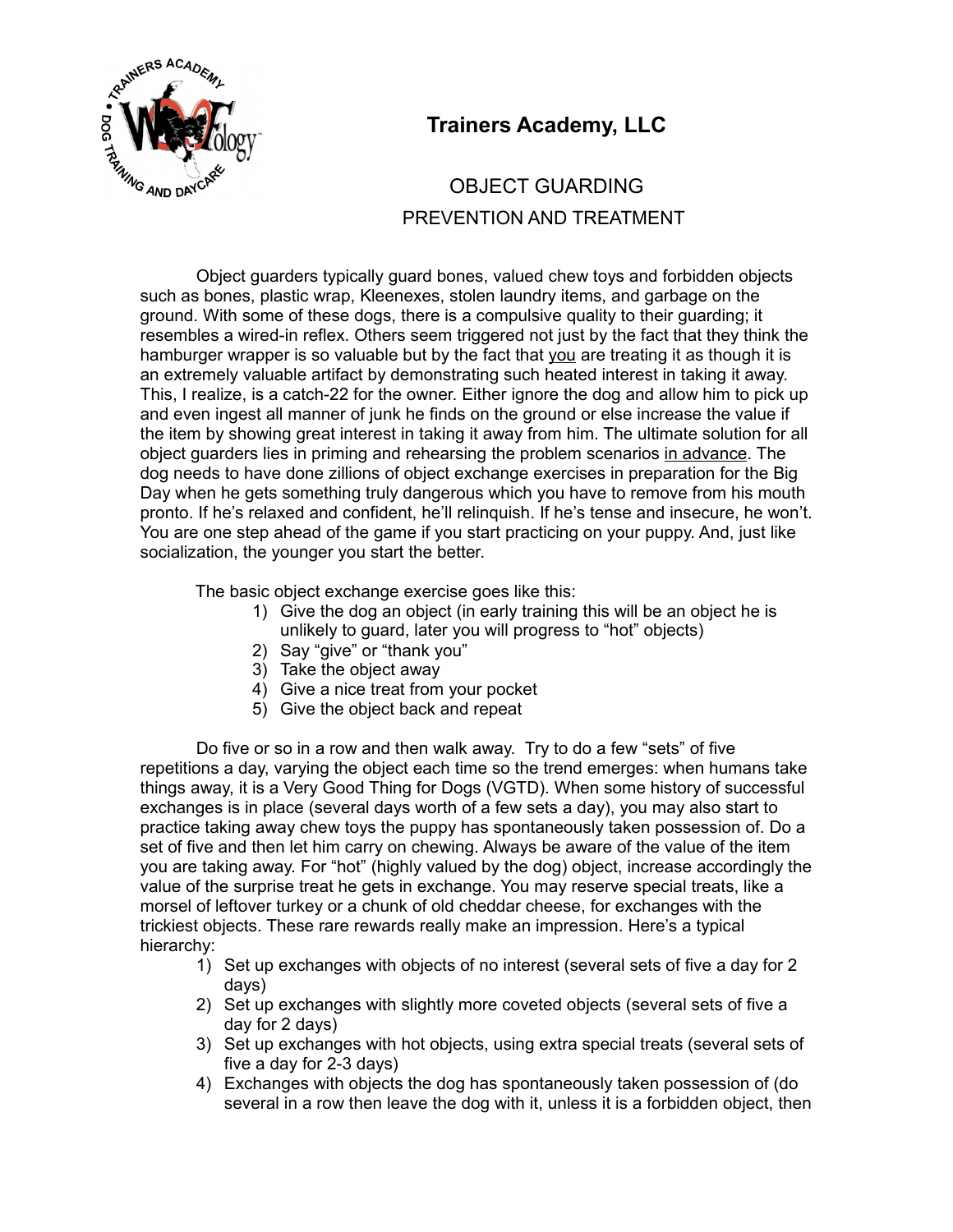give an extra special reward on the last trial and replace object with a chew toy)

- 5) Exchanges with hot objects the dog has spontaneously taken possession of (do several in a row for extra special rewards, then return object to dog or replace with interesting chew toy)
- 6) Maintenance: Occasional "cold trials" when dog has an object (one rewarded rep, then give toy back or replace forbidden objects with chew toy)

Proceed to the next exercise in the hierarchy only when the dog is good at the exercise you are currently working on. For the duration of working this hierarchy, it is helpful if the dog is never given access to anything which is above the level you are training. This sets you both up for guaranteed failure. For example, if the dog is on step 4, keep "hot" objects out of reach until you are ready to start step 5. You can't run until you can crawl and walk. For exercise #5, you may have to deliberately leave around a hot abject so the dog will "spontaneously" take possession. It is much better to have rehearsed in advance the Kleenex or grease-covered plastic wrap-guarding drama than to have it sprung on you when you aren't ready.

Sufficient repetition of object exchange exercises results in a dog who is actually eager for you to take stuff away from him. Aside from the reinforcement of the food reward the dog is getting a key bit of information: when humans take things away, they very often give them back. It is therefore, No Big Deal. This is pretty unheard of in dog culture. When the dog is relaxed about exchanges, be sure to test the system with the occasional cold trial. Walk up to the dog while he's in mid-chew, take his toy away, pop him a surprise reward and then let him carry on. Like any behavior, relaxed relinquishing may drift it it's not maintained.

In dogs with existing guarding problems, proceed with great care, softening up the mouth if necessary ahead of time and using protective gear such as gloves, padding, or muzzles. Under no circumstances should children do any of this. If there are kids in the house, they will need to practice with the dog but if and only if:

- 1) The dog likes the kids
- 2) The dog has a well-installed soft mouth or is muzzled for all exercises
- 3) All adult members of the household have successfully completed the entire hierarchy already
- 4) The exercises done by the kids are supervised by an adult every second

This holds for all desensitization exercises (food bowl, location guarding, and handleability), not just object guarding. Be aware that, if your dog is an object guarder and you get and keep it at bay with these exercises but don't have kids at home, your dog is still at very high risk to guard against kids. Dogs don't generalize very well. In fact, even if your dog has never guarded against you, there's a reasonable chance he will guard against strangers, especially kids, particularly if he is not beautifully socialized to kids. If you're a laissez-faire kind of dog owner, get your head out of the sand before your dog bites a visiting child. Owning a dog is a huge responsibility, both to the dog and to the public at large. Above all, start practicing when the dog is young. With puppies, you can practice this exercise with all manner of objects, including the supper dishes, bones, coveted chew toys, and the ubiquitous Kleenex. Make it a game.

An extremely cunning move in the anti-object guarding war is to teach your dog to